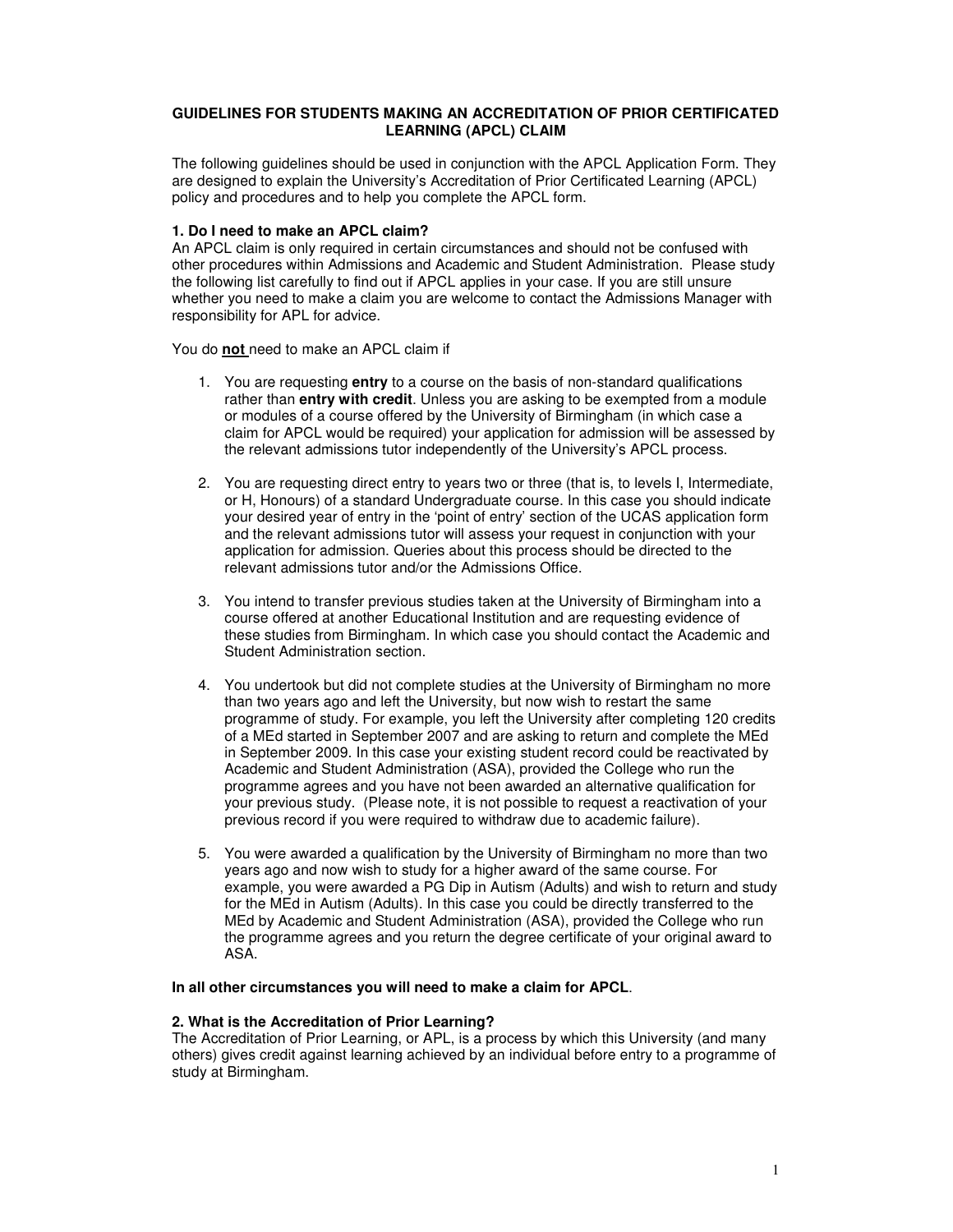Such prior learning may have been previously assessed and certificated by an education provider (for example, by another institution of Higher Education). In which case recognition of this kind of learning is known as the Accreditation of Prior Certificated Learning or APCL. It may also have been acquired outside the formal education and training systems (for example, through work experience) and would therefore be recognised by the process of Accreditation of Prior Experiential Learning or APEL.

The APL process does **not** apply to the assessment of your prior learning and/or experience for the purpose of **entry** to a programme of study, only to the assessment of your eligibility for **entry with credit**.

Whether your APL claim is based on prior certificated learning or prior experiential learning, it is important to realise that it is the achievement of learning, or the outcomes of that learning, that is being accredited rather than the activity of learning itself.

#### **The scope of these guidelines is APCL. If you wish to make a claim for the Accreditation of Prior Experiential Learning (APEL) please contact the Admissions Manager with responsibility for APL for further advice.**

## **3. What is Credit?**

Credit provides a means of quantifying learning outcomes achievable in a given number of notional hours and at a given level. Learning outcomes are used to identify whether students have demonstrated through assessment the minimum level of learning required to pass a module and thus gain the required credit. In this way previous learning can be identified which can be assessed and 'credited' against an award. APCL is the process by which an applicant's previously accrued credit is assessed to determine whether it can be used to gain exemption from modules of a programme of study at the University of Birmingham.

## **4. What is a module?**

A module is a component of a course with its own approved aims and objectives and assessment methods. Modules normally consist of 10 or 20 credits and are taken at specified levels (for example, a module might be worth 20 credits at Masters level). **Please note that credit cannot be given for part of a module.** For example, it is not possible to request exemption from half of a 40 credit module on the basis of a previously completed module worth 20 credits.

## **5. Credit Values and Levels of Awards**

In order to complete your APCL application form you will need to know the credit value and level of study of your previous qualification. Below you will find a table showing the levels of study of some common awards. For comparison purposes you will also find a separate table illustrating the credit requirements of a number of awards offered by the University of Birmingham. If you unsure of the credit value and level of your prior qualification you are advised to contact the institution where your studies were completed for advice.

Further information about frameworks for Higher Education qualifications can also be found on the QAA (Quality Assurance Agency for Higher Education) and QCDA (Qualifications and Curriculum Development Agency) websites: http://www.qaa.ac.uk and http://www.qcda.org.uk

| Award                          | <b>Framework for Higher Education</b><br><b>Qualifications (FHEQ) Level of Study</b> |
|--------------------------------|--------------------------------------------------------------------------------------|
| University Certificate         | Level C (Certificate)                                                                |
| Cert HE                        | Level C (Certificate)                                                                |
| Stage 1 of a Bachelors Degree* | Level C (Certificate)                                                                |
| University Diploma             | Level I (Intermediate)                                                               |
| Dip HE                         | Level I (Intermediate)                                                               |
| <b>Foundation Degree</b>       | Level I (Intermediate)                                                               |
| Stage 2 of a Bachelors Degree* | Level I (Intermediate)                                                               |
| <b>Graduate Certificate</b>    | Level H (Honours)                                                                    |
| Graduate Diploma               | Level H (Honours)                                                                    |

## **Table A**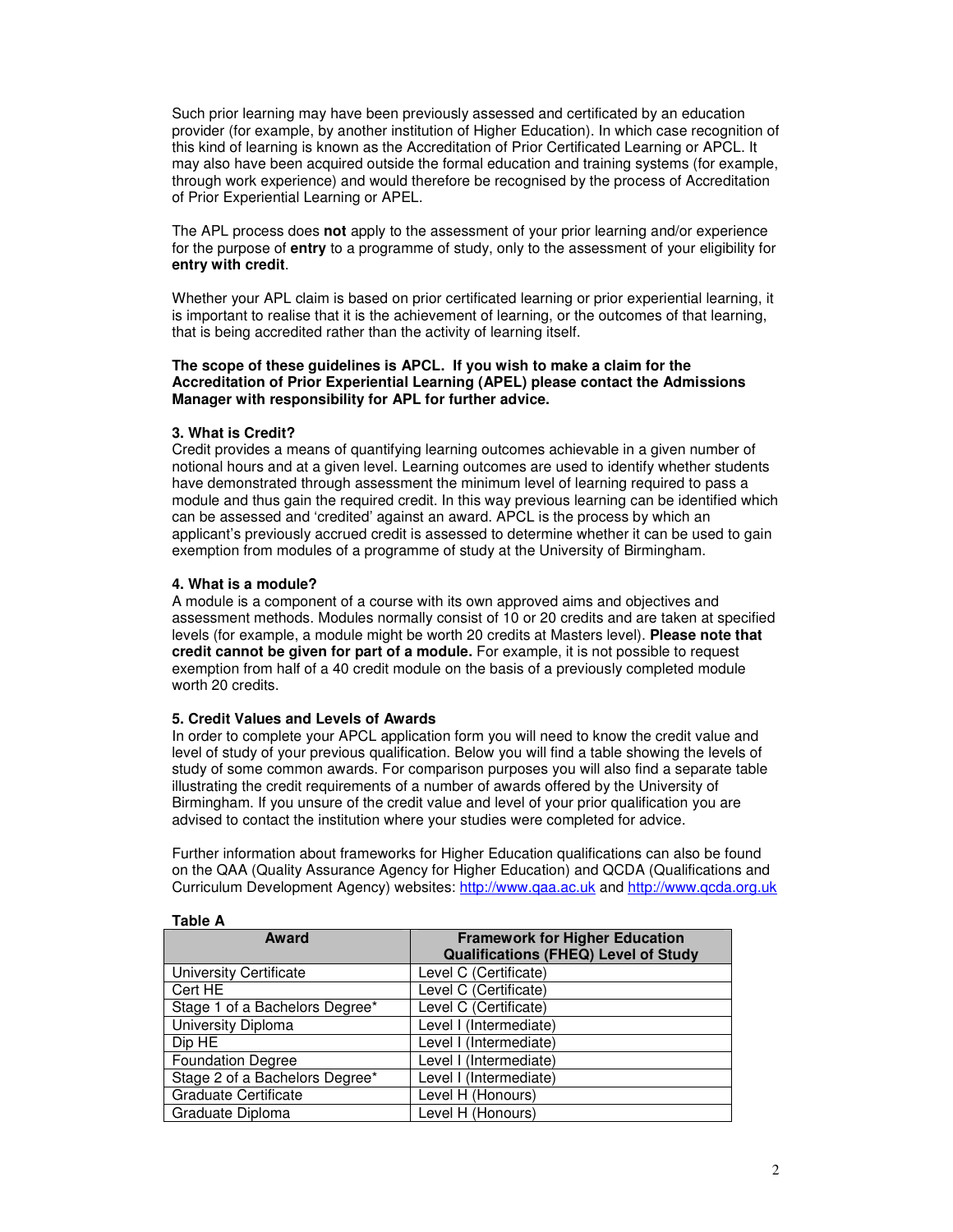| Ad Cert                        | Level H (Honours)  |
|--------------------------------|--------------------|
| <b>BPhil</b>                   | Level H (Honours)  |
| Stage 3 of a Bachelors Degree* | Level H (Honours)  |
| PG Cert                        | Level M (Masters)  |
| PG Dip                         | Level M (Masters)  |
| MA                             | Level M (Masters)  |
| <b>MSc</b>                     | Level M (Masters)  |
| MEd                            | Level M (Masters)  |
| PhD                            | Level D (Doctoral) |

\*A Stage is the equivalent of 1 year's full-time study

#### **Table B**

| <b>University of Birmingham Qualification</b>                               | <b>Credits Required for Award of</b><br><b>Qualification</b> |
|-----------------------------------------------------------------------------|--------------------------------------------------------------|
| <b>University Certificate</b>                                               | 60 credits                                                   |
| University Diploma                                                          | 60 credits                                                   |
| Ad Cert                                                                     | 60 credits                                                   |
| Graduate Certificate                                                        | 60 credits                                                   |
| Cert HE                                                                     | 120 credits                                                  |
| Graduate Diploma                                                            | 120 credits                                                  |
| Dip HE                                                                      | 240 credits                                                  |
| <b>Foundation Degree</b>                                                    | 240 credits                                                  |
| Bachelors degrees (unless specified otherwise<br>below)                     | 360 credits                                                  |
| Bachelors degrees with an additional year in<br>industry or year abroad     | 480 credits                                                  |
| <b>BPhil</b>                                                                | 120 credits                                                  |
| Undergraduate Masters (MEng, MSci)                                          | 480 credits                                                  |
| Undergraduate Masters with an additional year in<br>industry or year abroad | 600 credits                                                  |
| PG Cert                                                                     | 60 credits                                                   |
| PG Dip                                                                      | 120 credits                                                  |
| Taught Postgraduate degree (MA, MSc, MEd)                                   | 180 credits                                                  |
| MPhil (one-year programme)                                                  | 180 credits                                                  |
| MRes (one-year programme)                                                   | 180 credits                                                  |
| <b>PhD</b>                                                                  | 540 credits                                                  |

## **6. Limitations on Credit**

The University is concerned to ensure that all students meet a required standard on its awards and that all students are treated equitably. Where APCL is being sought for the award of academic credit the University must make certain that the learning derived from prior certificated study is equivalent to that of the learning that might otherwise have been achieved by following the full programme of study. Consequently it must be satisfied that the evidence submitted in support of an APCL claim meets the following criteria:

- **Validity.** The evidence must show that the prior learning for which you are making a claim is relevant to the programme of study you have applied for at the University of Birmingham. You must be able to demonstrate that there is an appropriate match in both level and content between your previous studies and the Birmingham module or modules for which you are seeking exemption.
- **Currency.** Prior learning must have been gained recently enough to still be of value. The time limits on learning will vary according to subject area but qualifications more than five years old are unlikely to be considered.
- **Sufficiency.** You must provide enough evidence to demonstrate fully the achievement of the credit being claimed.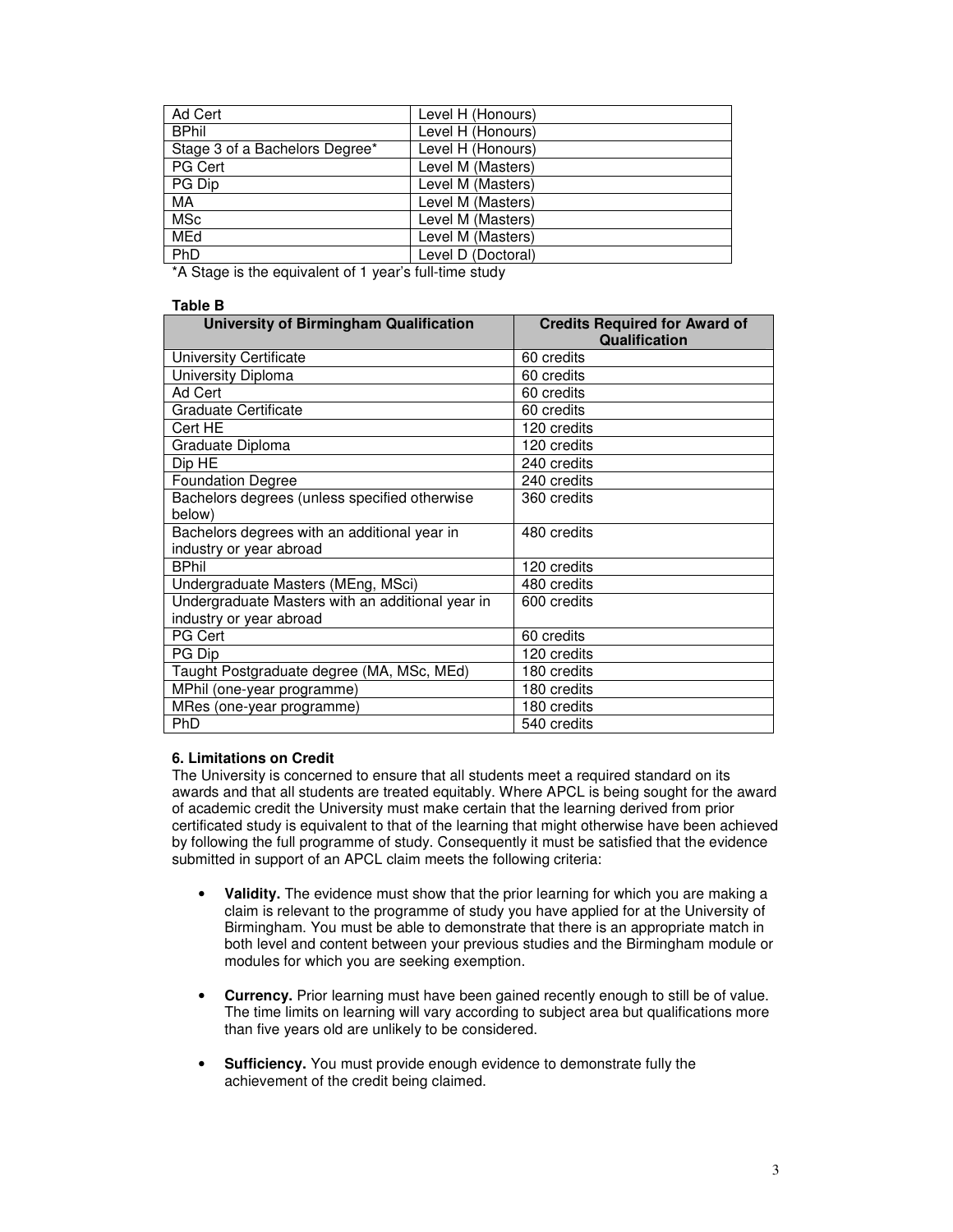• **Authenticity.** The evidence should be clearly related to your own efforts and able to be verified as such.

Please note it is your responsibility to check that your previous studies were taken at the same level as (or higher than) the Birmingham qualification you wish to claim credit towards. For example, if you are seeking to bring previously accrued credit into a BPhil you must ensure that your prior learning was taken at level H (Honours) or above. If your prior learning was taken at a lower level than the Birmingham award for which you are seeking exemption we will be unable to consider your claim for APCL.

If your previous studies are more than five years old but you still wish to make a claim for APCL you should contact the admissions tutor of the University of Birmingham programme into which you wish to import credit prior to making an application. He or she will be able to assess the currency of your prior learning and advise you if it is worth pursuing a claim. If you are advised to do so you will be required to provide a statement of currency on your APCL application form. **However, recommendation to pursue an APCL claim on the basis of studies that are more than five years old does not guarantee that exemption will be granted**.

The maximum amount of credit that can be imported into an award via APCL is two-thirds of the qualification. For example, a maximum of 120 credits towards a 180 credit Masters degree. This excludes any compulsory dissertation or thesis elements stated in the programme requirements for which exemption will not be granted. **Two-thirds is the upper limit and as such does not reflect the standard amount of credit awarded by the University.**

## **7.Fees/Cost**

Although you do not receive formal tuition during the process of making an APCL claim, additional support is given to you during this time for which a fee of £25 will be charged. Please note that this fee is non-refundable should your APCL claim be unsuccessful. **There is no charge if you only want qualifications obtained, or modules taken, at the University of Birmingham to be taken into consideration.**

If your APCL claim is successful your tuition fees will be reduced by the cost of any exempted modules. However, if you are awaiting the outcome of an APCL claim at the point of registration you are still required to pay your full tuition fee on time. If you are subsequently awarded credit towards a degree you will receive a refund for the cost of any exempted modules. Academic and Student Administration will calculate any reduction in your tuition fees **after** an APCL decision letter has been sent to you by the Admissions Manager and they will adjust your student record accordingly.

#### **8. How and when to make an APCL claim**

If you wish to make a claim for the Accreditation of Prior Certificated Learning you will need to download an APCL application form from http://www.marketing.bham.ac.uk/admissions/aplform.htm. Alternatively you can request a paper application form from the Admissions Manager with responsibility for APL.

You must not make an application for APCL until **after** you have made an application for admission to the University of Birmingham course you wish to claim credit towards. For example, if you are requesting exemption from modules of a Masters course run at Birmingham you must make an application for admission to this Masters course via the Admissions Office before making an application for APCL. If you are requesting exemption on the basis of previous studies completed at the University of Birmingham this means making a new application for admission to the course you wish to claim credit towards.

You should apply for APCL no less than one month prior to the commencement date of the University of Birmingham course you wish to claim credit towards. For example, if the course is due to commence on 30 September the Admissions Manager should receive your application for APCL by 30 August. If the course is studied part time over more than one year then you should make a claim for APCL up to one month prior to the commencement of each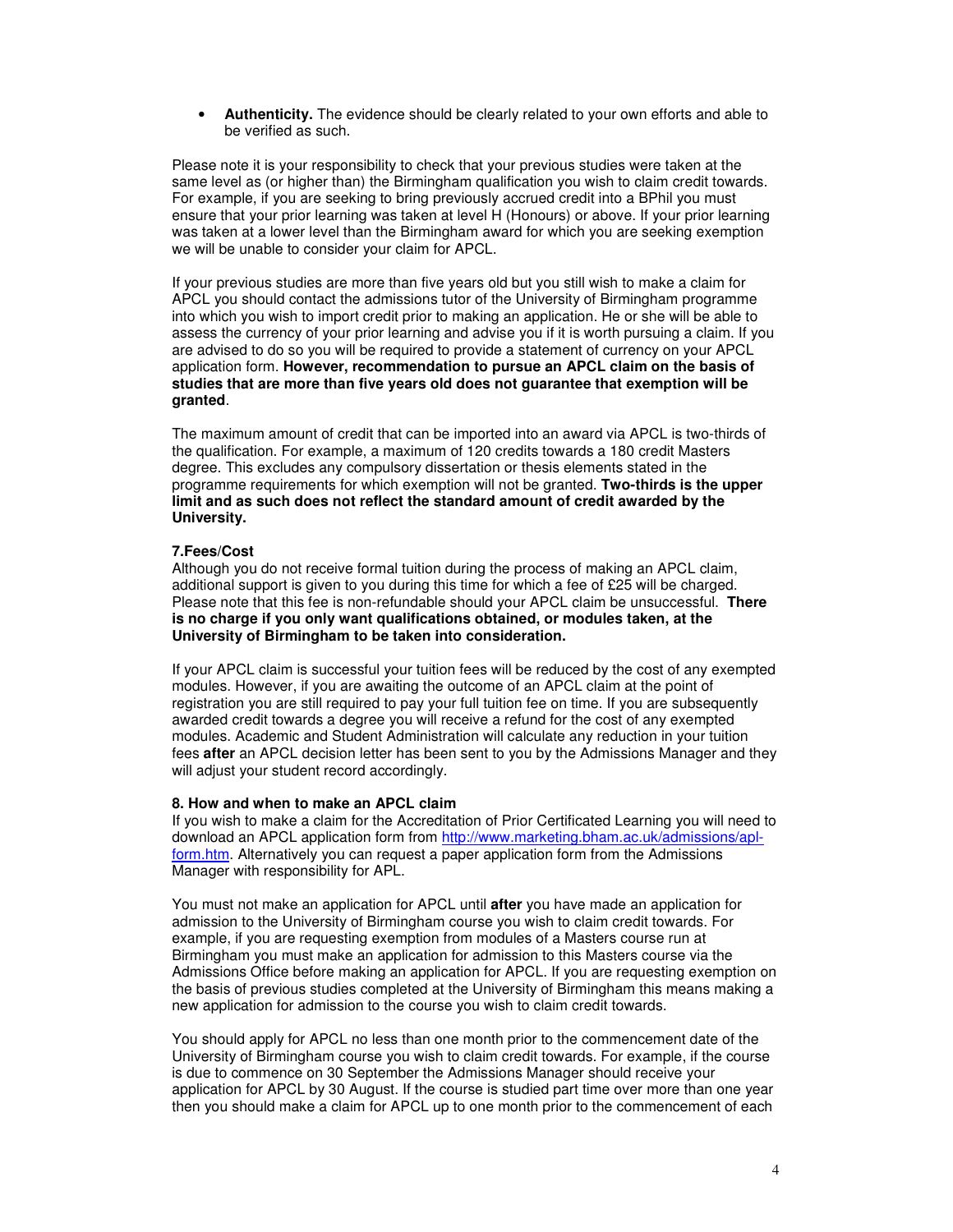year of study. We cannot guarantee that APL applications received late will be processed in time. It should be noted that it is not possible to request exemption from Birmingham modules that you have already begun to study. **It is also important to realise that an application for admission to a course is completely separate from an application for APCL and each application will be assessed individually on their merits.**

## **9. Completing the APCL application form**

# **Section A**

In Section A of the form please give your personal details (name, address, ID number etc.) and specify the University of Birmingham course you wish to claim credit towards. For example, if you wish to claim credit towards a MEd in Autism (Adults) based on a Masters level course completed at another institution then you should write 'MEd Autism (Adults)' here. As mentioned above, you must have already made a separate application for admission to the University of Birmingham course. Please also state the month and year of entry you have applied for.

# **Section B**

In Section B please provide details of the prior certificated learning for which you are claiming credit. You will need to provide details of **all** previous studies that you wish to be taken into consideration for your APCL claim, including any studies undertaken at the University of Birmingham. If you want more than one period of study to be taken into consideration you will need to complete a separate Section B for each certificated course you have taken.

You will need to give the name and address of the institution where your previous studies were taken. You will also need to provide the title and qualification of the certificated course you studied, dates of study and the date when the qualification was awarded. If you did not complete the course please indicate this on the form and list the individual module or modules you did complete in section B (2).

Please list the title, credit value, level and date of completion of all modules undertaken as part of your previous studies in section B (2). Remember that we will only be able to consider modules taken at the same level as the University of Birmingham qualification towards which you are claiming credit, and that these modules must closely match the content, and meet the learning outcomes, of any Birmingham modules for which you are seeking exemption. If you are unsure of the level and credit value of your previously completed modules, you are advised to contact the Institution where they were studied for advice. Likewise if you are unsure whether your previous studies are a close enough match to the Birmingham qualification towards which you are claiming credit you are welcome to contact the relevant admissions tutor for an informal discussion prior to making an application for APCL.

In section B (3) you are asked to provide details of the structure of your previously completed course. You must specify the duration of the course (for example, two years full –time study). If you studied a module or modules from the course but did not complete it then you should specify the duration of the module/s instead.

You must also state the level at which your previous studies were taken. The levels used on the APCL application form are taken from the Framework for Higher Education Qualifications (FHEQ). You will find the FHEQ levels of a number of qualifications in Table A in section 5 of these guidelines. If you unsure of the credit value and level of your prior qualification you are advised to contact the institution where you took your previous studies for advice.

Finally, you should indicate the number of credits required for the award of the qualification for which you studied. For example, if you were studying for a PG Dip at the University of Birmingham you would be required to achieve 120 credits. For comparison purposes, Table B in section 5 illustrates the credit requirements of a number of qualifications offered by the University of Birmingham. However, you should be aware that there might be variations with regards to the credit requirements for qualifications offered by other Higher Educational institutions. If in doubt you should contact your prior educational institution for advice before making a claim.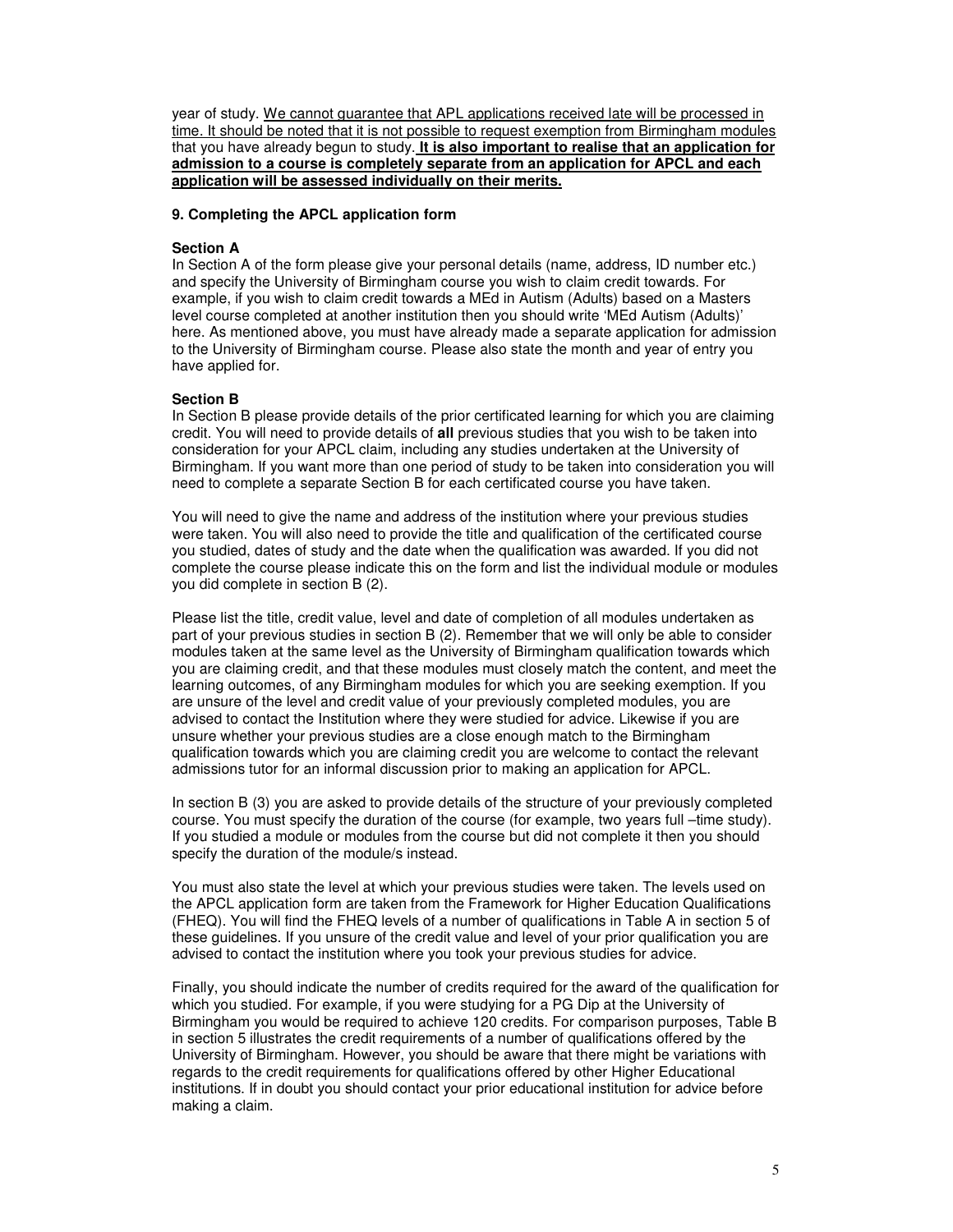#### **Section C**

Once you have completed sections A and B of the form you must ensure that you provide the supporting evidence requested in Section C. **You will need to enclose with your application descriptions of any courses or modules completed outside the University of Birmingham.** For example, this documentation should provide information about the overall aims of your previously studied course, show the content of each module taken as part of the course and describe the methods of assessment used. This is the kind of information that might be available in a course handbook or brochure. It may also be available on the institution's website. If so, you are welcome to specify the web address where we can obtain this information in Section C (1). Otherwise you should request the required documentation from your prior educational institution.

You must also enclose proof of the completion of any studies completed outside the University of Birmingham. We require certified copies of your university transcript and, if you were awarded a qualification, degree certificate. You do not need to provide original documents at this stage but we may ask to see them for verification purposes at a later date. If you do send original documents please note that we will be unable to return them to you by registered post. **If your previous studies were taken at the University of Birmingham you do not need to provide proof of completion unless we ask you to do so after assessing your application.**

If your claim is on the basis of qualifications obtained more than 5 years ago, you will need to provide a statement explaining why you believe your prior learning is still current for the purpose of credit transfer. You should describe ways in which you have kept your previous studies up-to-date, for example via work experience, and demonstrate how this subsequent learning relates to your studies. Please ensure that you provide dates for any subsequent learning you are asking us to consider. Please note, we may ask you to submit additional documentation in support of this statement at a later date.

Before returning the APCL application form to the Admissions Manager please ensure that you have completed the form in full and enclosed the required supporting documentation and a cheque for £25 in payment of the application fee (if making a claim on the basis of studies from outside the University of Birmingham). Cheques should be made payable to the 'University of Birmingham' (please write your University ID number on the back of the cheque). This fee is non-refundable should your APCL claim be unsuccessful. You are strongly advised to complete the Application Checklist on the APCL form since failure to supply adequate evidence will mean that we are unable to process your claim.

Please return the completed APCL application form plus supporting evidence and your application fee of £25 to:

The Admissions Manager (APL) Admissions Office, C Block Aston Webb Building, University of Birmingham Edgbaston **Birmingham** B15 2TT.

#### **10. What happens after we receive your application for APCL?**

Once the Admissions Manager has received your application for APCL it will be checked to make sure that there is sufficient evidence to allow us to process your claim. If the application form is incomplete or if you have failed to enclose adequate supporting documentation we will contact you to let you know. Likewise if there are any queries about your previous studies to be resolved before processing your claim we will contact you for more information. Your application will not be processed until such time as you have provided us with the required evidence.

In some circumstances it may also be necessary for us to contact your prior Educational Institution for information about your studies. For example, we may need to ask them to